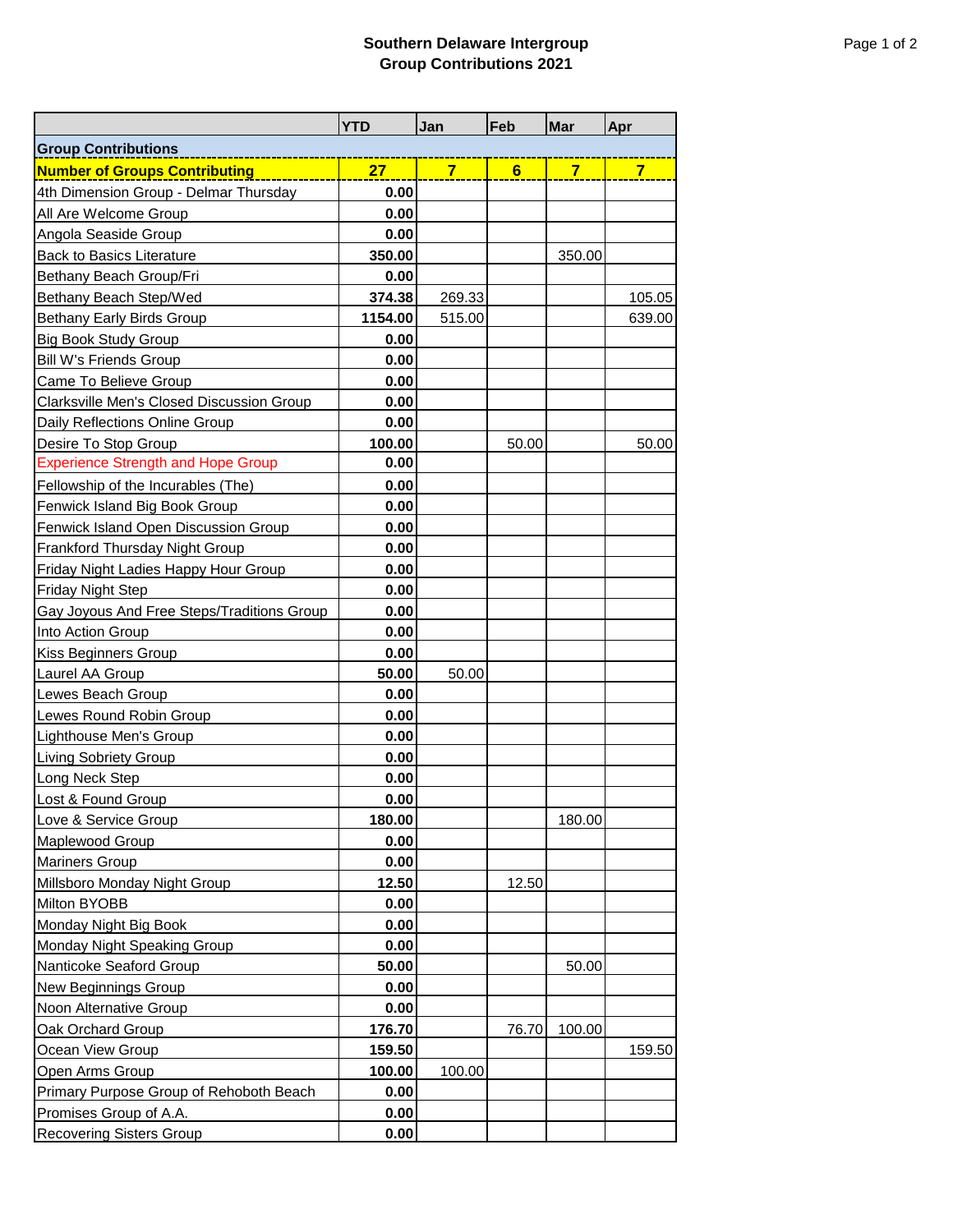## **Southern Delaware Intergroup Group Contributions 2021**

|                                                        | <b>YTD</b> | Jan                                                     | Feb    | Mar    | Apr    |
|--------------------------------------------------------|------------|---------------------------------------------------------|--------|--------|--------|
| Rehoboth Beach Group                                   | 0.00       |                                                         |        |        |        |
| Rehoboth Beach Sunday Group                            | 0.00       |                                                         |        |        |        |
| Rehoboth Womens Discussion Group (Thurs)               | 0.00       |                                                         |        |        |        |
| Roxanna Step Group                                     | 30.00      | 30.00                                                   |        |        |        |
| Seaford High Noon Group                                | 0.00       |                                                         |        |        |        |
| Seaside Acceptance Group                               | 0.00       |                                                         |        |        |        |
| <b>Shore Serenity Group</b>                            | 0.00       |                                                         |        |        |        |
| Sisters of Sobriety Group                              | 0.00       |                                                         |        |        |        |
| Spiritual Awakening                                    | 240.00     |                                                         | 240.00 |        |        |
| Step It up Group                                       | 0.00       |                                                         |        |        |        |
| Steps to Freedom Big Book                              | 198.00     | 92.00                                                   |        |        | 106.00 |
| <b>Steps To Sobriety Group</b>                         | 0.00       |                                                         |        |        |        |
| <b>Straight from Twelve &amp; Twelve Group, Milton</b> | 0.00       |                                                         |        |        |        |
| Sunday Night Fresh Start Group                         | 0.00       |                                                         |        |        |        |
| Sunlight Of The Spirit Group                           | 110.00     |                                                         | 110.00 |        |        |
| Surrender To Win Group                                 | 46.17      |                                                         |        | 46.17  |        |
| Terra Firma Big Book                                   | 0.00       |                                                         |        |        |        |
| Thursday 11th Step Group                               | 0.00       |                                                         |        |        |        |
| Tues/Thursday On 54 Group                              | 0.00       |                                                         |        |        |        |
| <b>Tuesday Morning Women's Group</b>                   | 0.00       |                                                         |        |        |        |
| <b>Uncut Group</b>                                     | 0.00       |                                                         |        |        |        |
| Wake Up Call Group                                     | 410.74     |                                                         | 186.62 | 96.62  | 127.50 |
| We Are Not Saints                                      | 0.00       |                                                         |        |        |        |
| <b>WE Group</b>                                        | 0.00       |                                                         |        |        |        |
| Williamsville Group                                    | 0.00       |                                                         |        |        |        |
| Women's 3-7-11 Group                                   | 0.00       |                                                         |        |        |        |
| Women's 6th & 7th Step Group                           | 110.00     | 60.00                                                   |        |        | 50.00  |
| Women's AA Big Book Study Group                        | 68.75      |                                                         |        | 68.75  |        |
| Young People's Alternative Group                       | 0.00       |                                                         |        |        |        |
| <b>Group Contribution Total</b>                        |            | $$3,920.74$ $$1,116.33$ $$675.82$ $$891.54$ $$1,237.05$ |        |        |        |
| <b>Non Registered Meetings</b>                         |            |                                                         |        |        |        |
| As Bill Sees It Lewes                                  | 0.00       |                                                         |        |        |        |
| Longneck Faith and Hope                                | 0.00       |                                                         |        |        |        |
| <b>Midway Closed Discussion</b>                        | 0.00       |                                                         |        |        |        |
| Milford Back to Basics                                 | 0.00       |                                                         |        |        |        |
| <b>Real Alcoholics</b>                                 | 0.00       |                                                         |        |        |        |
| Serenity Cool Spring                                   | 0.00       |                                                         |        |        |        |
| We Are Not Saints/Thursday                             | 0.00       |                                                         |        |        |        |
| <b>Wednesday Beginners Online</b>                      | 0.00       |                                                         |        |        |        |
| <b>Wednesday Night Discussion</b>                      | 0.00       |                                                         |        |        |        |
| <b>Total</b>                                           | \$0.00     | \$0.00                                                  | \$0.00 | \$0.00 | \$0.00 |
| <b>Other Contributions</b>                             |            |                                                         |        |        |        |
| Individual Anonymous Contributions                     | 0.00       |                                                         |        |        |        |
| <b>Other Contributions</b>                             | 0.00       |                                                         |        |        |        |
| <b>Other Contributions</b>                             | 0.00       | 0.00                                                    | 0.00   | 0.00   | 0.00   |
| <b>Total Contributions</b>                             |            | \$3,920.74 \$1,116.33 \$675.82 \$891.54 \$1,237.05      |        |        |        |